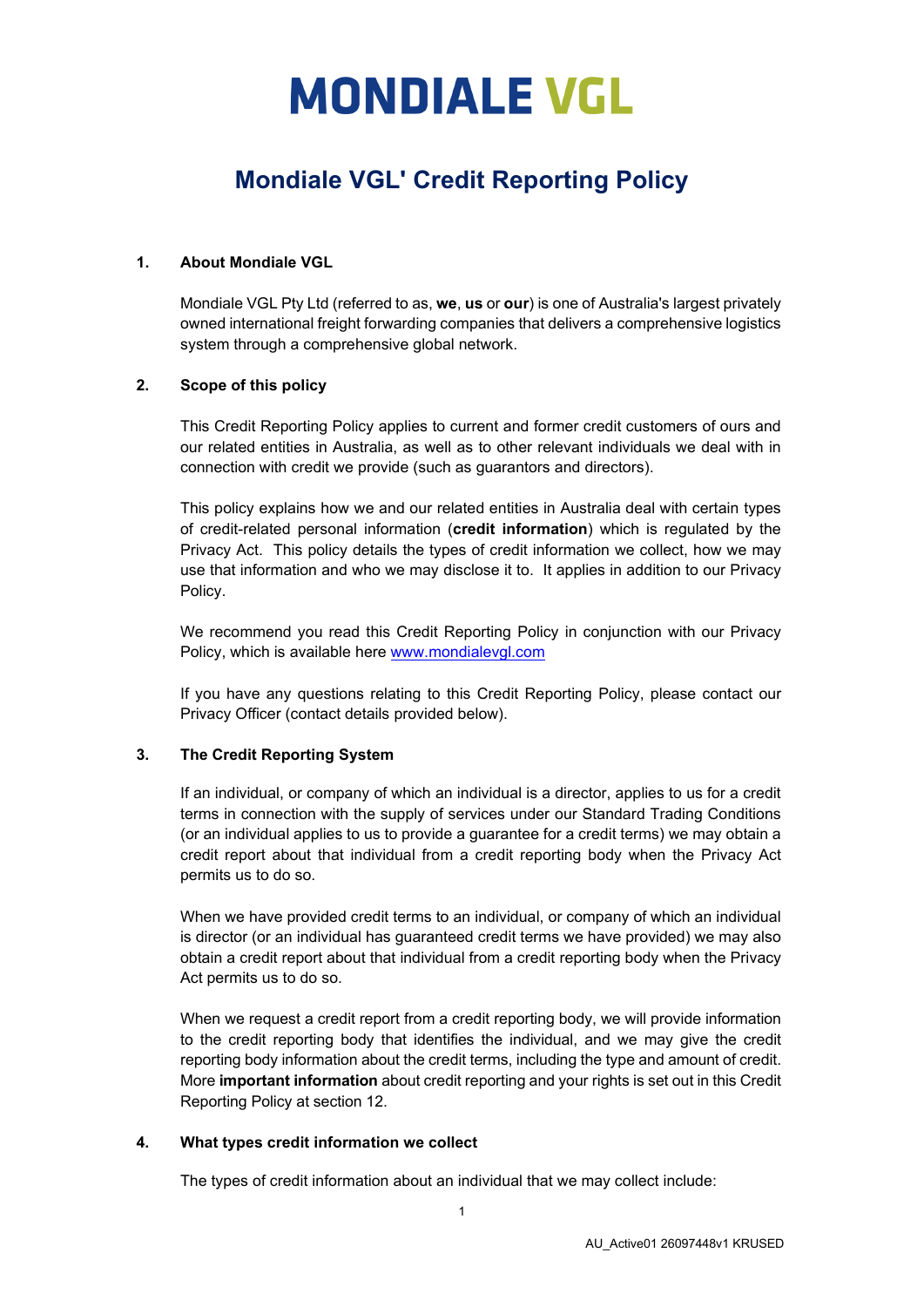- information contained in credit reports obtained from credit reporting bodies, which includes information about credit history with other credit providers
- identification information, including current and prior names and addresses, any known alias, date of birth, gender, current or last known employer and driver's licence number
- bank account details
- financial information
- court proceedings information, which includes information about a judgement against an individual that relates to any credit that has been provided to, or applied for, by the individual
- personal insolvency information
- certain publicly available information
- scores, ratings, summaries, evaluations and other information relating to an individual's credit worthiness which is derived by us or by credit reporting bodies wholly or partly from any of the information above

### **5. How we collect and hold credit information**

We may collect credit information about individuals in a number of ways including directly from an individual and from other sources:

- by using written forms
- through contact over the telephone, mobile or other messaging technology
- via the internet
- in person
- internally, through the use of individuals' credit terms, for example, an individual's payment performance on credit terms
- from credit reporting bodies

An individual need not provide us with credit information if we request it from them, but it may affect our ability to provide them with credit terms, products, services or further information they have requested.

We, or service providers on our behalf, may hold credit related information about individuals in computer systems, electronic form, digital records, telephone recordings or in paper files.

### **6. Collection, use and disclosure of credit information**

We may collect, hold, use and disclose individuals' credit information to as reasonably necessary for our business purposes and as permitted by law. Our purposes may include to:

- assess whether to provide an individual, or an entity associated with an individual, with credit or to accept an individual as a guarantor for credit applied for by another person
- derive scores, ratings, summaries and evaluations relating to an individual's credit worthiness (which are used in our decision-making processes and ongoing reviews)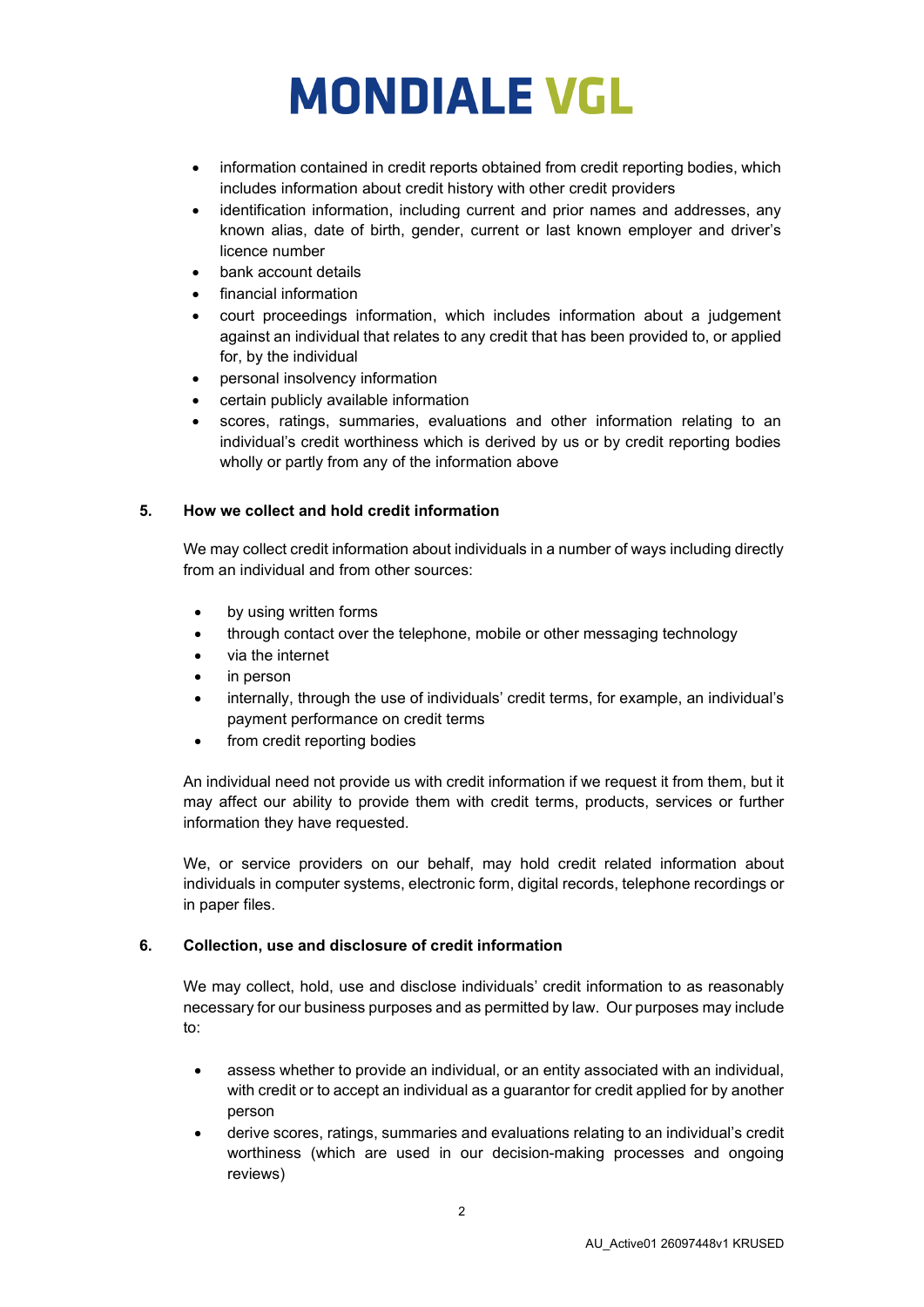- manage credit we provide
- develop our products and services and to maintain and develop our systems and infrastructure
- enable us to participate in the credit reporting system and provide information to credit reporting bodies as permitted by the Privacy Act
- collect overdue payments
- undertake debt recovery and enforcement activities, including in relation to guarantors
- deal with complaints and meet legal and regulatory requirements

Some credit information may only be used or disclosed under the Privacy Act for some of these purposes or in some circumstances.

We may also collect or disclose credit information about individuals from or to any entity where that collection or disclosure is required or authorised by law.

We may disclose an individual's credit information:

- on a confidential basis to our related entities inside and outside Australia, our agents, contractors or third-party service providers that provide financial, legal, administrative or other services required in connection with the operation of our business
- if they consent to the disclosure

We may also use or disclose credit information for any other purposes disclosed at or around the time of collection.

### **7. Overseas disclosure**

Generally, we do not disclose credit information to recipients located outside Australia. However, in certain circumstances we may share information with our overseas offices (including service providers operating on their behalf), which are in China, Germany, Italy and New Zealand.

From time to time we may need to disclose your personal information to parties in other countries not listed here. This will be on an ad hoc or case by case basis and for the purposes for which we collected your personal information.

### **8. Information security**

We take reasonable steps to protect credit information from misuse, loss, unauthorised access, modification or disclosure.

Credit information is stored securely whether in an electronic or physical form. For example, only staff who need access to the credit information are allowed access. Credit information is stored in secured premises or in electronic databases requiring logins and passwords.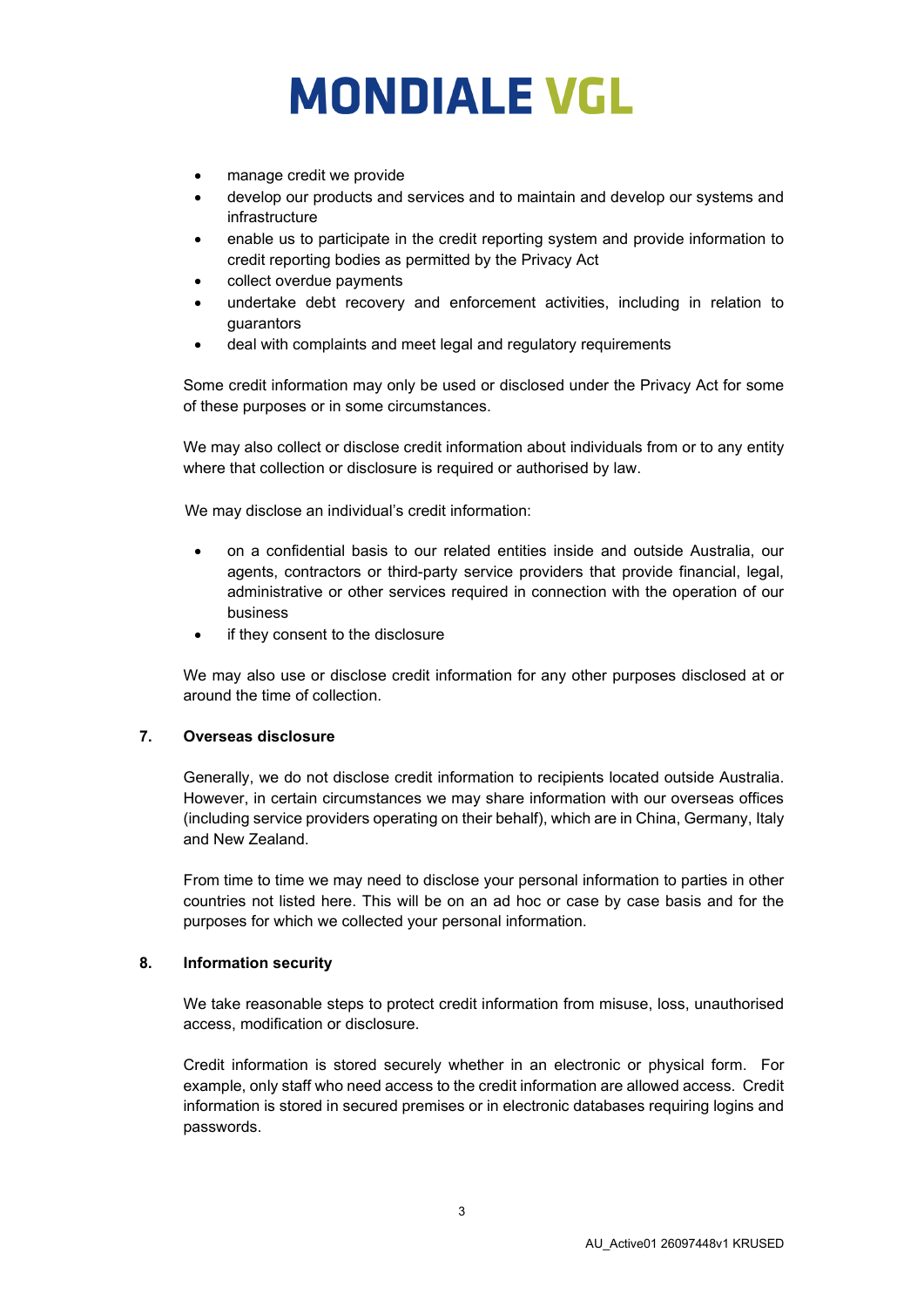### **9. Access and correction**

An individual can request access at any time to credit information we hold about them. We will process an access request within a reasonable time. There is no fee for requesting access to personal information, however, we may charge a fee to cover our reasonable cost of processing a request. An individual may ask us at any time to correct credit information we hold about them, when they believe the information is incorrect or out of date.

We try to ensure that all credit information we hold about an individual, which we collect, use or disclose is accurate, complete, up to date and relevant. An individual should notify us promptly if there are any changes to their credit information.

### **10. Complaints**

If an individual is concerned that we have not complied with our obligations that apply to dealing with credit information under the Privacy Act, they may bring a complaint internally through our complaints process.

An individual can make a complaint through our internal complaints process by contacting us at the details set out in section 11 of this Credit Reporting Policy. Complaints will be taken seriously and will be assessed by the senior Company management with the aim of resolving any issue in a timely and efficient manner. We will need the individual to cooperate with us during this process and provide us with relevant information we may require.

We expect our procedures will deal fairly and promptly with complaints. However, if an individual remains dissatisfied, they can also make a formal complaint to the Office of the Australian Information Commissioner (www.oaic.gov.au) (which is the regulator responsible for privacy in Australia).

### **11. Contact details**

If you have any questions or concerns about our Credit Reporting Policy or practices, please contact:

| E-mail address:          | privacy@mondialevgl.com                                                              |
|--------------------------|--------------------------------------------------------------------------------------|
| <b>Mailing Address:</b>  | The Privacy Officer<br>Mondiale VGL<br>P.O. Box 612<br>Mascot<br>NSW 1460, Australia |
| <b>Facsimile Number:</b> | +61 2 9695 3800                                                                      |
| Phone:                   | +612 9695 3888                                                                       |

### **12. Important information about credit reporting and your rights**

We currently disclose personal information to: